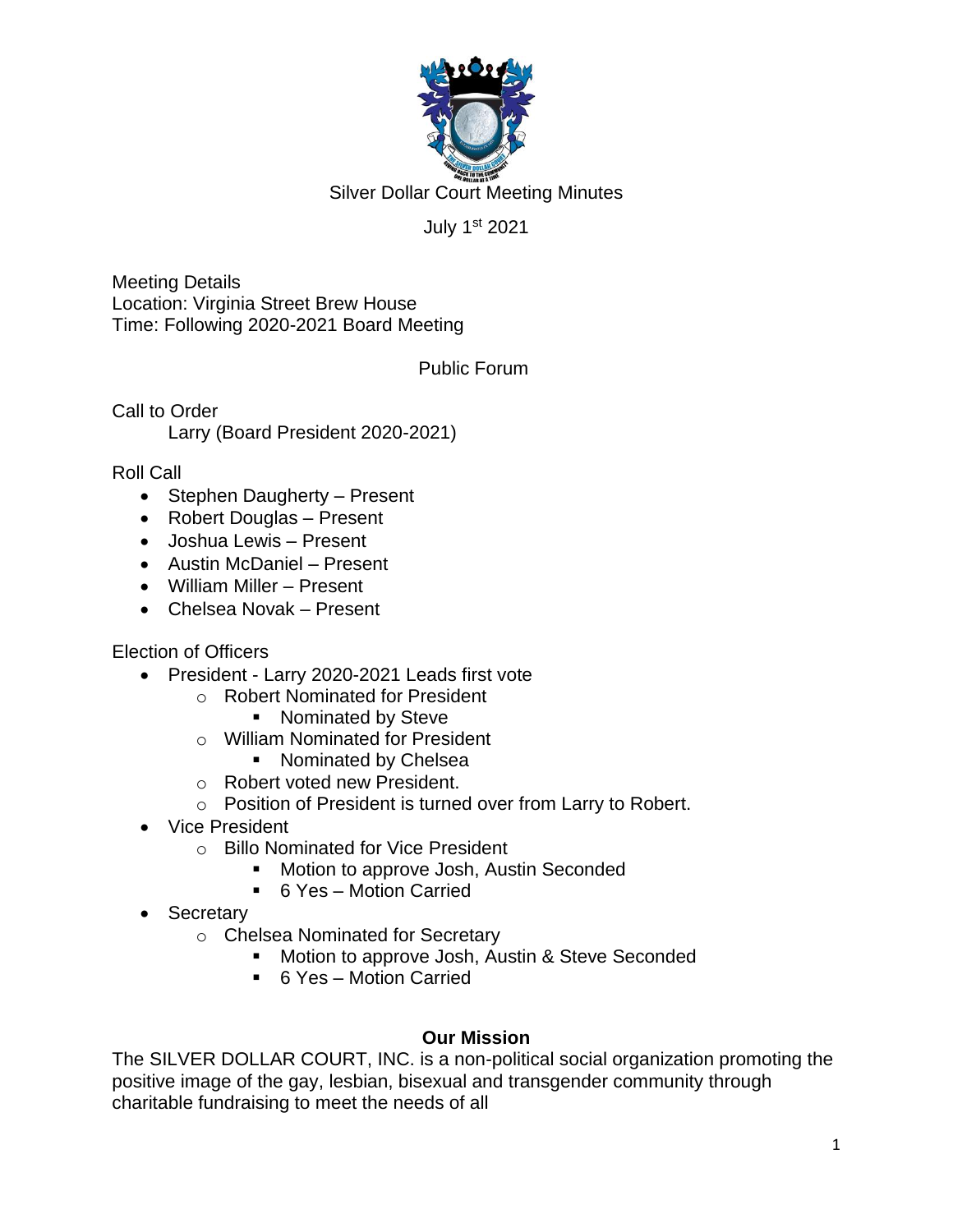

Silver Dollar Court Meeting Minutes

### July 1st 2021

- Treasurer
	- o Steve Nominated for Treasurer
		- Motion to approve Austin, Billo Seconded
		- 6 Yes Motion Carried

New Board Procedural Responsibilities

- Conflict of Interest Everyone signed
- Code of Conduct Everyone signed
- Letters for additional Ad-Hoc Board Seats
	- o Chelsea and Robert will work on templet.
	- o Everyone needs to bring names to next meeting.
- Signatures on Checking Account
	- o Steven, Robert and Josh will need 2 forms of ID.
- Secretary of State
	- o Motion to approve up to \$75 Chelsea, Josh Seconded Passes Unanimously
- Committees
	- o Finance Billo Chair, Josh, Steve and Robert
	- o Bylaws Chelsea Chair, Steve, Robert and Josh
	- o Grievance Chelsea Chair, Bill and Josh
	- o Sound Billo Chair, Chelsea
	- o Website Chelsea Chair, Billo and Josh
		- Put Empress picture on home page.
		- Empress access to Social Media sites for posting flyers.
- Court Keys
	- o Accounted for and assigned.
- IRS Treasurer
	- o Steve will contact Byron Green.
- Update Contact list Secretary will update and email out.

### **Our Mission**

The SILVER DOLLAR COURT, INC. is a non-political social organization promoting the positive image of the gay, lesbian, bisexual and transgender community through charitable fundraising to meet the needs of all